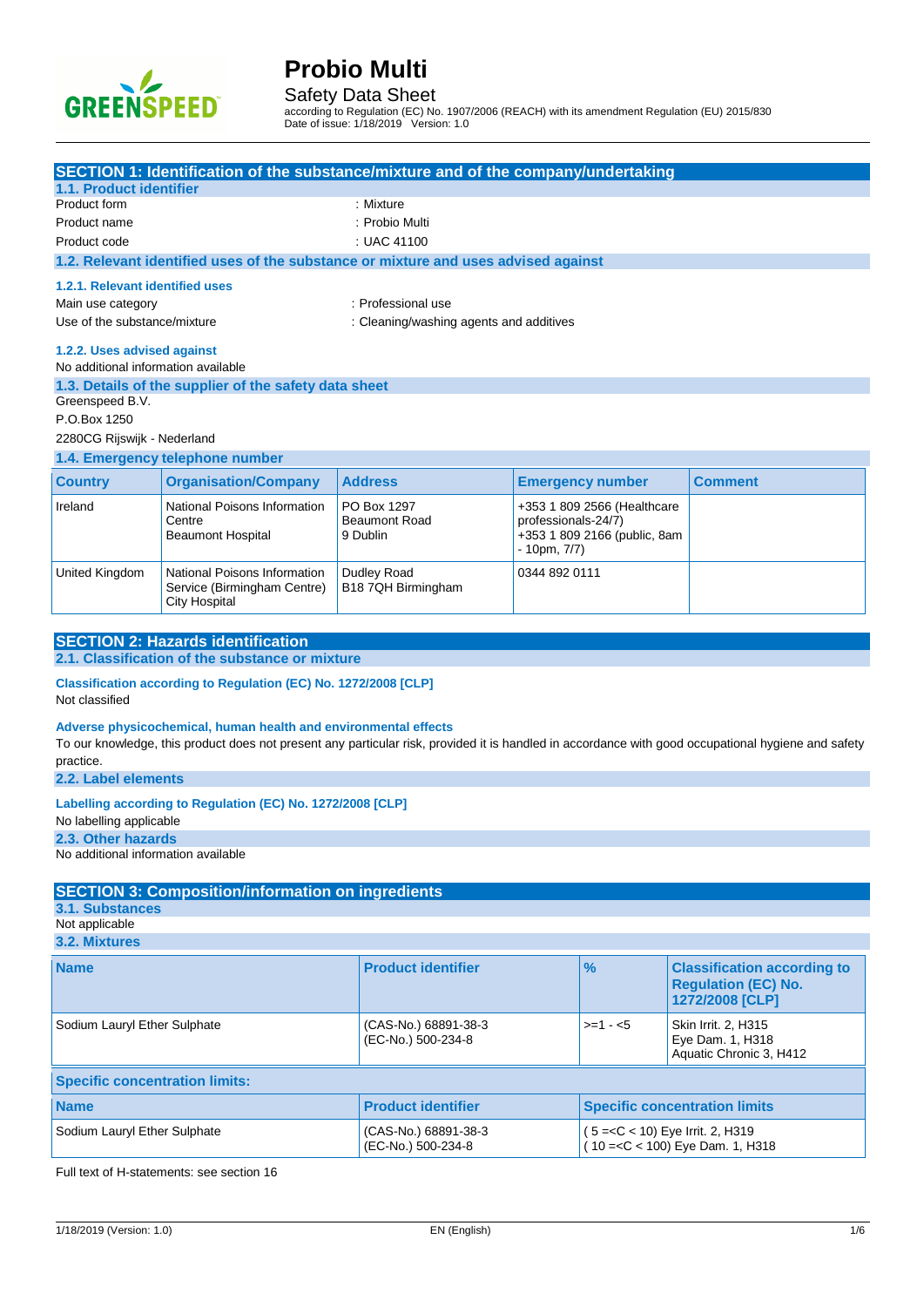## Safety Data Sheet

according to Regulation (EC) No. 1907/2006 (REACH) with its amendment Regulation (EU) 2015/830

| <b>SECTION 4: First aid measures</b>                             |                                                                                                     |
|------------------------------------------------------------------|-----------------------------------------------------------------------------------------------------|
| 4.1. Description of first aid measures                           |                                                                                                     |
| First-aid measures general                                       | : No particular/specific measures required.                                                         |
| First-aid measures after inhalation                              | : No particular/specific measures required.                                                         |
| First-aid measures after skin contact                            | : No particular/specific measures required.                                                         |
| First-aid measures after eye contact                             | : No particular/specific measures required.                                                         |
| First-aid measures after ingestion                               | : No particular/specific measures required.                                                         |
| 4.2. Most important symptoms and effects, both acute and delayed |                                                                                                     |
| Symptoms/effects                                                 | : Not expected to present a significant hazard under anticipated conditions of normal use.          |
|                                                                  | A lookage transferred leisage bare activated lesibora atcibarming var de activate and the bare of a |

**immediate medical attention and special treatment needical attention and special treatment need-4.3. Indication of an Treat symptomatically.** 

| <b>SECTION 5: Firefighting measures</b>                                  |                                                                                                                                             |  |  |
|--------------------------------------------------------------------------|---------------------------------------------------------------------------------------------------------------------------------------------|--|--|
| 5.1. Extinguishing media                                                 |                                                                                                                                             |  |  |
| Suitable extinguishing media                                             | : Water spray. Dry powder. Foam. Carbon dioxide.                                                                                            |  |  |
| 5.2. Special hazards arising from the substance or mixture               |                                                                                                                                             |  |  |
| Hazardous decomposition products in case of fire                         | : Toxic fumes may be released.                                                                                                              |  |  |
| 5.3. Advice for firefighters                                             |                                                                                                                                             |  |  |
| Protection during firefighting                                           | : Do not attempt to take action without suitable protective equipment. Self-contained<br>breathing apparatus. Complete protective clothing. |  |  |
| <b>SECTION 6: Accidental release measures</b>                            |                                                                                                                                             |  |  |
| 6.1. Personal precautions, protective equipment and emergency procedures |                                                                                                                                             |  |  |

## **6.1.1. For non-emergency personnel**

| Emergency procedures                                      | : Ventilate spillage area.                                                                                                                                     |
|-----------------------------------------------------------|----------------------------------------------------------------------------------------------------------------------------------------------------------------|
| 6.1.2. For emergency responders<br>Protective equipment   | : Do not attempt to take action without suitable protective equipment. For further information<br>refer to section 8: "Exposure controls/personal protection". |
| <b>6.2. Environmental precautions</b>                     |                                                                                                                                                                |
| Avoid release to the environment.                         |                                                                                                                                                                |
| 6.3. Methods and material for containment and cleaning up |                                                                                                                                                                |
| Methods for cleaning up                                   | : Take up liquid spill into absorbent material.                                                                                                                |
| Other information                                         | : Dispose of materials or solid residues at an authorized site.                                                                                                |
| 6.4. Reference to other sections                          |                                                                                                                                                                |

For further information refer to section 13.

| <b>SECTION 7: Handling and storage</b>                            |                                                                                                        |
|-------------------------------------------------------------------|--------------------------------------------------------------------------------------------------------|
| 7.1. Precautions for safe handling                                |                                                                                                        |
| Precautions for safe handling                                     | : Ensure good ventilation of the work station. Wear personal protective equipment.                     |
| Hygiene measures                                                  | : Do not eat, drink or smoke when using this product. Always wash hands after handling the<br>product. |
| 7.2. Conditions for safe storage, including any incompatibilities |                                                                                                        |
| Storage conditions                                                | : Store in a well-ventilated place. Keep cool.                                                         |
| 72 Concific and usafel                                            |                                                                                                        |

**7.3. Specific end use(s)** No additional information available

| <b>SECTION 8: Exposure controls/personal protection</b>              |
|----------------------------------------------------------------------|
| 8.1. Control parameters                                              |
| No additional information available                                  |
| 8.2. Exposure controls                                               |
| Appropriate engineering controls:                                    |
| Not necessary under the recommended storage and handling conditions. |
| Materials for protective clothing:                                   |
| Not necessary under the recommended storage and handling conditions  |
| Hand protection:                                                     |
| Not necessary under the recommended storage and handling conditions  |
| Eye protection:                                                      |
| Not necessary under the recommended storage and handling conditions  |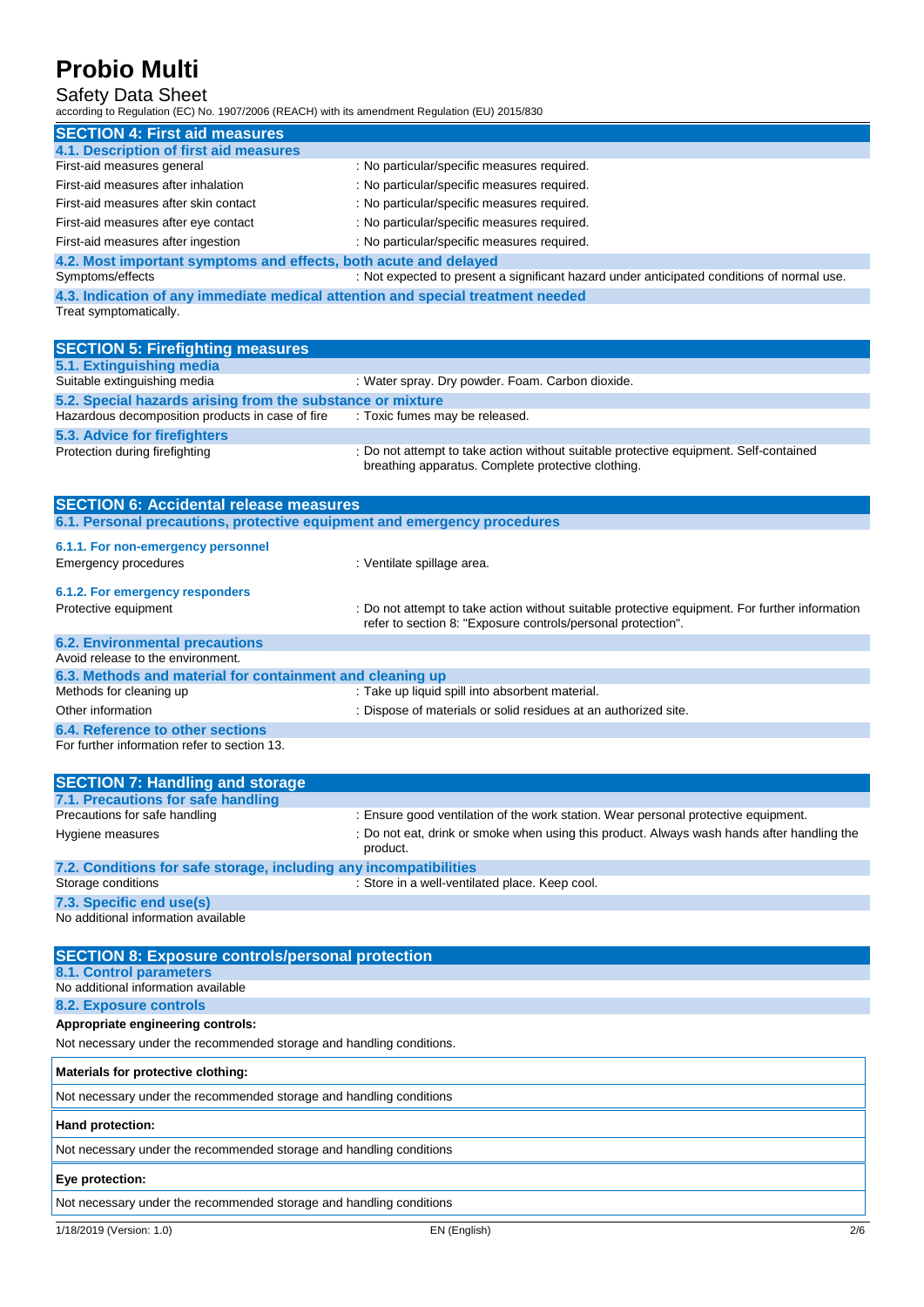## Safety Data Sheet

according to Regulation (EC) No. 1907/2006 (REACH) with its amendment Regulation (EU) 2015/830

### **Skin and body protection:**

Not necessary under the recommended storage and handling conditions

### **Respiratory protection:**

Not necessary under the recommended storage and handling conditions

### **Environmental exposure controls:**

Avoid release to the environment.

## **SECTION 9: Physical and chemical properties**

| 9.1. Information on basic physical and chemical properties |                         |
|------------------------------------------------------------|-------------------------|
| Physical state                                             | : Liquid                |
| Colour                                                     | : Blue.                 |
| Odour                                                      | : characteristic.       |
| Odour threshold                                            | : No data available     |
| рH                                                         | : $\approx 7$           |
| Relative evaporation rate (butylacetate=1)                 | : No data available     |
| Melting point                                              | $: 0 °C$ Not applicable |
| Freezing point                                             | : No data available     |
| Boiling point                                              | : 100 - 245 °C          |
| Flash point                                                | : No data available     |
| Auto-ignition temperature                                  | : No data available     |
| Decomposition temperature                                  | : No data available     |
| Flammability (solid, gas)                                  | : Not applicable        |
| Vapour pressure                                            | : No data available     |
| Relative vapour density at 20 °C                           | : No data available     |
| Relative density                                           | ∶≈ 1                    |
| Solubility                                                 | : No data available     |
| Log Pow                                                    | : No data available     |
| Viscosity, kinematic                                       | : No data available     |
| Viscosity, dynamic                                         | : No data available     |
| <b>Explosive properties</b>                                | : No data available     |
| Oxidising properties                                       | : No data available     |
| <b>Explosive limits</b>                                    | : No data available     |
| 9.2. Other information                                     |                         |
| No additional information available                        |                         |

| <b>SECTION 10: Stability and reactivity</b>                                                          |
|------------------------------------------------------------------------------------------------------|
| <b>10.1. Reactivity</b>                                                                              |
| The product is non-reactive under normal conditions of use, storage and transport.                   |
| <b>10.2. Chemical stability</b>                                                                      |
| Stable under normal conditions.                                                                      |
| 10.3. Possibility of hazardous reactions                                                             |
| No dangerous reactions known under normal conditions of use.                                         |
| 10.4. Conditions to avoid                                                                            |
| None under recommended storage and handling conditions (see section 7).                              |
| 10.5. Incompatible materials                                                                         |
| No additional information available                                                                  |
| 10.6. Hazardous decomposition products                                                               |
| Under normal conditions of storage and use, hazardous decomposition products should not be produced. |

| <b>SECTION 11: Toxicological information</b> |                         |     |
|----------------------------------------------|-------------------------|-----|
| 11.1. Information on toxicological effects   |                         |     |
| Acute toxicity (oral)                        | : Not classified        |     |
| Acute toxicity (dermal)                      | : Not classified        |     |
| Acute toxicity (inhalation)                  | : Not classified        |     |
| Sodium Lauryl Ether Sulphate (68891-38-3)    |                         |     |
| LD50 oral                                    | > 2000 mg/kg bodyweight |     |
| LD50 dermal                                  | > 2000 mg/kg bodyweight |     |
| 1/18/2019 (Version: 1.0)                     | EN (English)            | 3/6 |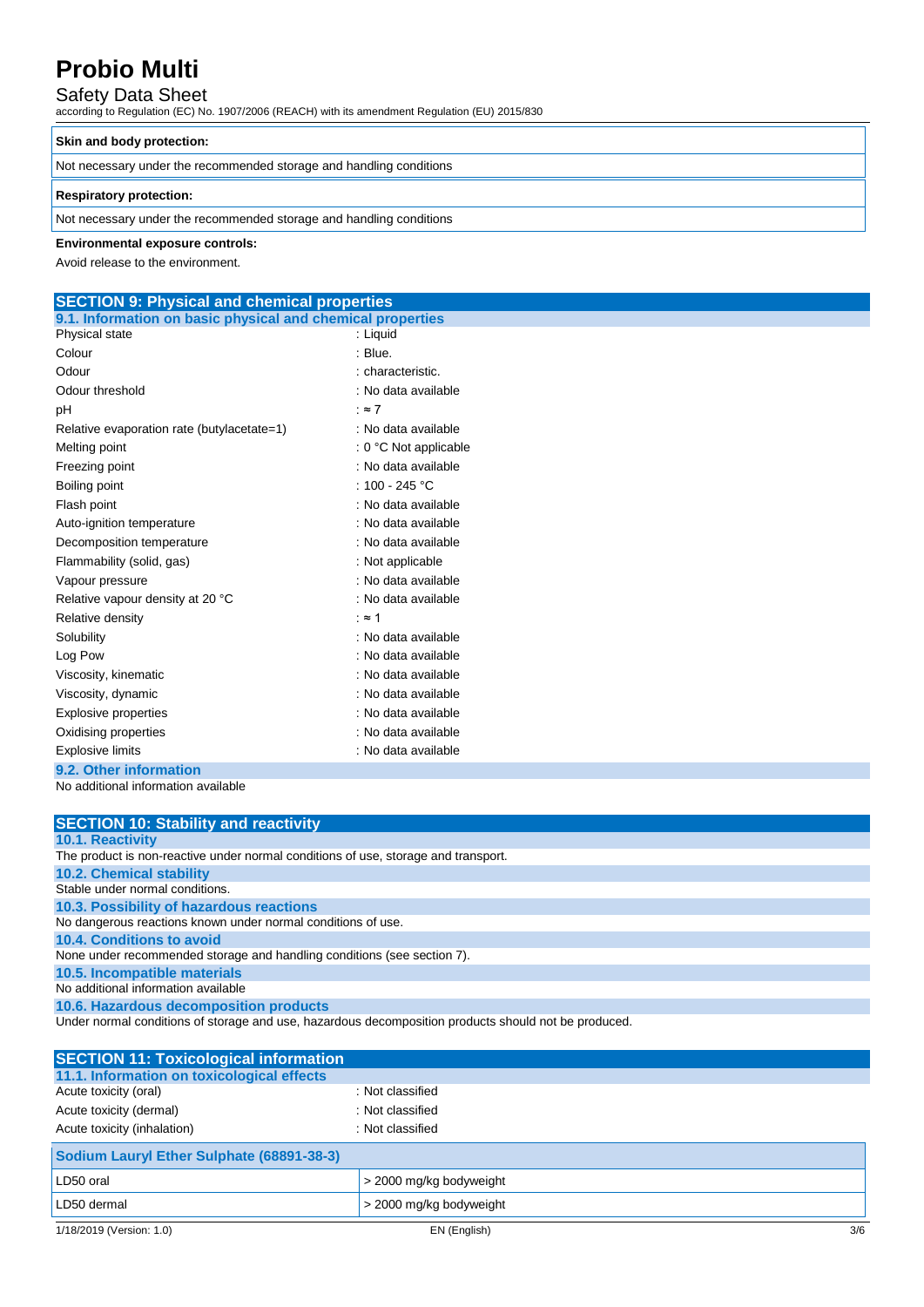## Safety Data Sheet

according to Regulation (EC) No. 1907/2006 (REACH) with its amendment Regulation (EU) 2015/830

| Skin corrosion/irritation         | : Not classified |
|-----------------------------------|------------------|
|                                   | pH: ≈ 7          |
| Serious eye damage/irritation     | : Not classified |
|                                   | $pH: \approx 7$  |
| Respiratory or skin sensitisation | : Not classified |
| Germ cell mutagenicity            | : Not classified |
| Carcinogenicity                   | : Not classified |
| Reproductive toxicity             | : Not classified |
| STOT-single exposure              | : Not classified |
| STOT-repeated exposure            | : Not classified |
| Aspiration hazard                 | : Not classified |

| <b>SECTION 12: Ecological information</b> |                                                                                                                            |
|-------------------------------------------|----------------------------------------------------------------------------------------------------------------------------|
| <b>12.1. Toxicity</b>                     |                                                                                                                            |
| Ecology - general                         | : The product is not considered harmful to aquatic organisms nor to cause long-term<br>adverse effects in the environment. |
| Acute aquatic toxicity                    | : Not classified                                                                                                           |
| Chronic aquatic toxicity                  | : Not classified                                                                                                           |
| Sodium Lauryl Ether Sulphate (68891-38-3) |                                                                                                                            |
| LC50 fish 1                               | $> 1$ mg/l                                                                                                                 |
| EC50 other aquatic organisms 1            | > 1 mg/l waterflea                                                                                                         |
| EC50 other aquatic organisms 2            | $> 10$ mg/l                                                                                                                |
| 12.2. Persistence and degradability       |                                                                                                                            |
| No additional information available       |                                                                                                                            |
| 12.3. Bioaccumulative potential           |                                                                                                                            |
| No additional information available       |                                                                                                                            |
| 12.4. Mobility in soil                    |                                                                                                                            |
| No additional information available       |                                                                                                                            |
| 12.5. Results of PBT and vPvB assessment  |                                                                                                                            |
| No additional information available       |                                                                                                                            |
| 12.6. Other adverse effects               |                                                                                                                            |
| No additional information available       |                                                                                                                            |

## **SECTION 13: Disposal considerations 13.1. Waste treatment methods**

: Dispose of contents/container in accordance with licensed collector's sorting instructions.

| <b>SECTION 14: Transport information</b>         |                |                |                |                |  |
|--------------------------------------------------|----------------|----------------|----------------|----------------|--|
| In accordance with ADR / RID / IMDG / IATA / ADN |                |                |                |                |  |
| <b>ADR</b>                                       | <b>IMDG</b>    | <b>IATA</b>    | <b>ADN</b>     | <b>RID</b>     |  |
| 14.1. UN number                                  |                |                |                |                |  |
| Not applicable                                   | Not applicable | Not applicable | Not applicable | Not applicable |  |
| 14.2. UN proper shipping name                    |                |                |                |                |  |
| Not applicable                                   | Not applicable | Not applicable | Not applicable | Not applicable |  |
| 14.3. Transport hazard class(es)                 |                |                |                |                |  |
| Not applicable                                   | Not applicable | Not applicable | Not applicable | Not applicable |  |
| 14.4. Packing group                              |                |                |                |                |  |
| Not applicable                                   | Not applicable | Not applicable | Not applicable | Not applicable |  |
| <b>14.5. Environmental hazards</b>               |                |                |                |                |  |
| Not applicable                                   | Not applicable | Not applicable | Not applicable | Not applicable |  |
| No supplementary information available           |                |                |                |                |  |
| 14.6. Special precautions for user               |                |                |                |                |  |
| <b>Overland transport</b>                        |                |                |                |                |  |
| Not applicable                                   |                |                |                |                |  |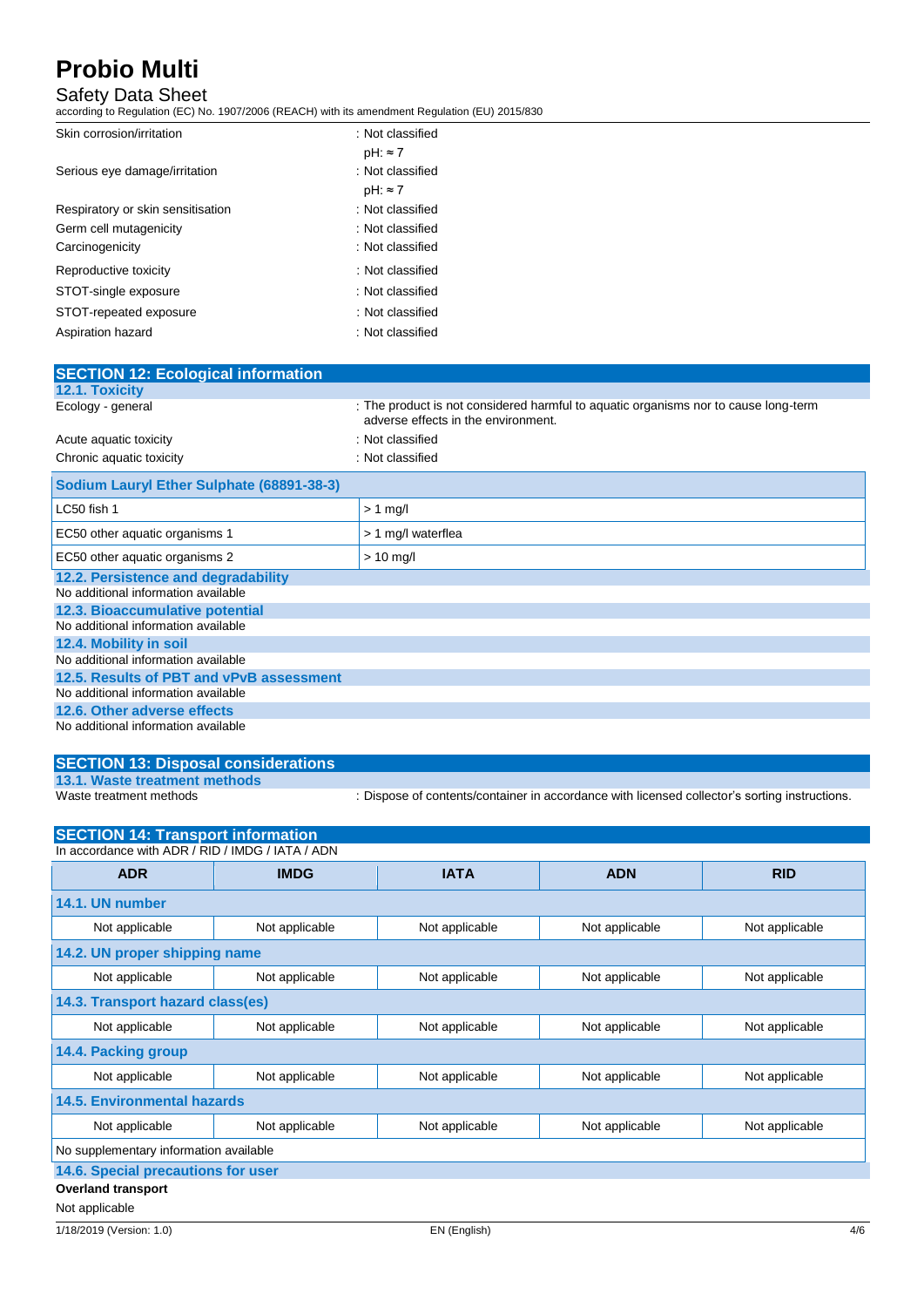Safety Data Sheet

according to Regulation (EC) No. 1907/2006 (REACH) with its amendment Regulation (EU) 2015/830

- **Transport by sea**
- Not applicable

**Air transport**

Not applicable

**Inland waterway transport**

Not applicable

### **Rail transport**

Not applicable

**14.7. Transport in bulk according to Annex II of Marpol and the IBC Code**

Not applicable

### **SECTION 15: Regulatory information**

**15.1. Safety, health and environmental regulations/legislation specific for the substance or mixture**

### **15.1.1. EU-Regulations**

Contains no REACH substances with Annex XVII restrictions Contains no substance on the REACH candidate list

Contains no REACH Annex XIV substances

Contains no substance subject to REGULATION (EU) No 649/2012 OF THE EUROPEAN PARLIAMENT AND OF THE COUNCIL of 4 July 2012 concerning the export and import of hazardous chemicals.

Substance(s) are not subject to Regulation (EC) No 850/2004 of the European Parliament and of the Council of 29 April 2004 on persistent organic pollutants and amending Directive 79/117/EEC.

### **15.1.2. National regulations**

#### **Germany** Reference to AwSV : Water hazard class (WGK) 3, Highly hazardous to water (Classification according to AwSV, Annex 1) 12th Ordinance Implementing the Federal Immission Control Act - 12.BImSchV : Is not subject of the 12. BlmSchV (Hazardous Incident Ordinance) **Netherlands** SZW-lijst van kankerverwekkende stoffen : None of the components are listed SZW-lijst van mutagene stoffen : None of the components are listed NIET-limitatieve lijst van voor de voortplanting giftige stoffen – Borstvoeding : None of the components are listed NIET-limitatieve lijst van voor de voortplanting giftige stoffen – Vruchtbaarheid : None of the components are listed NIET-limitatieve lijst van voor de voortplanting giftige stoffen – Ontwikkeling : None of the components are listed **15.2. Chemical safety assessment**

No chemical safety assessment has been carried out

### **SECTION 16: Other information**

| <b>Abbreviations and acronyms:</b>  |                                                                                                   |
|-------------------------------------|---------------------------------------------------------------------------------------------------|
| <b>SDS</b>                          | Safety Data Sheet                                                                                 |
| <b>RID</b>                          | Regulations concerning the International Carriage of Dangerous Goods by Rail                      |
| <b>REACH</b>                        | Registration, Evaluation, Authorisation and Restriction of Chemicals Regulation (EC) No 1907/2006 |
| <b>LC50</b>                         | Median lethal concentration                                                                       |
| LD50                                | Median lethal dose                                                                                |
| <b>IATA</b>                         | International Air Transport Association                                                           |
| <b>IMDG</b>                         | International Maritime Dangerous Goods                                                            |
| <b>ADR</b>                          | European Agreement concerning the International Carriage of Dangerous Goods by Road               |
| Full text of H- and EUH-statements: |                                                                                                   |
| Aquatic Chronic 3                   | Hazardous to the aquatic environment — Chronic Hazard, Category 3                                 |
| Eye Dam. 1                          | Serious eye damage/eye irritation, Category 1                                                     |